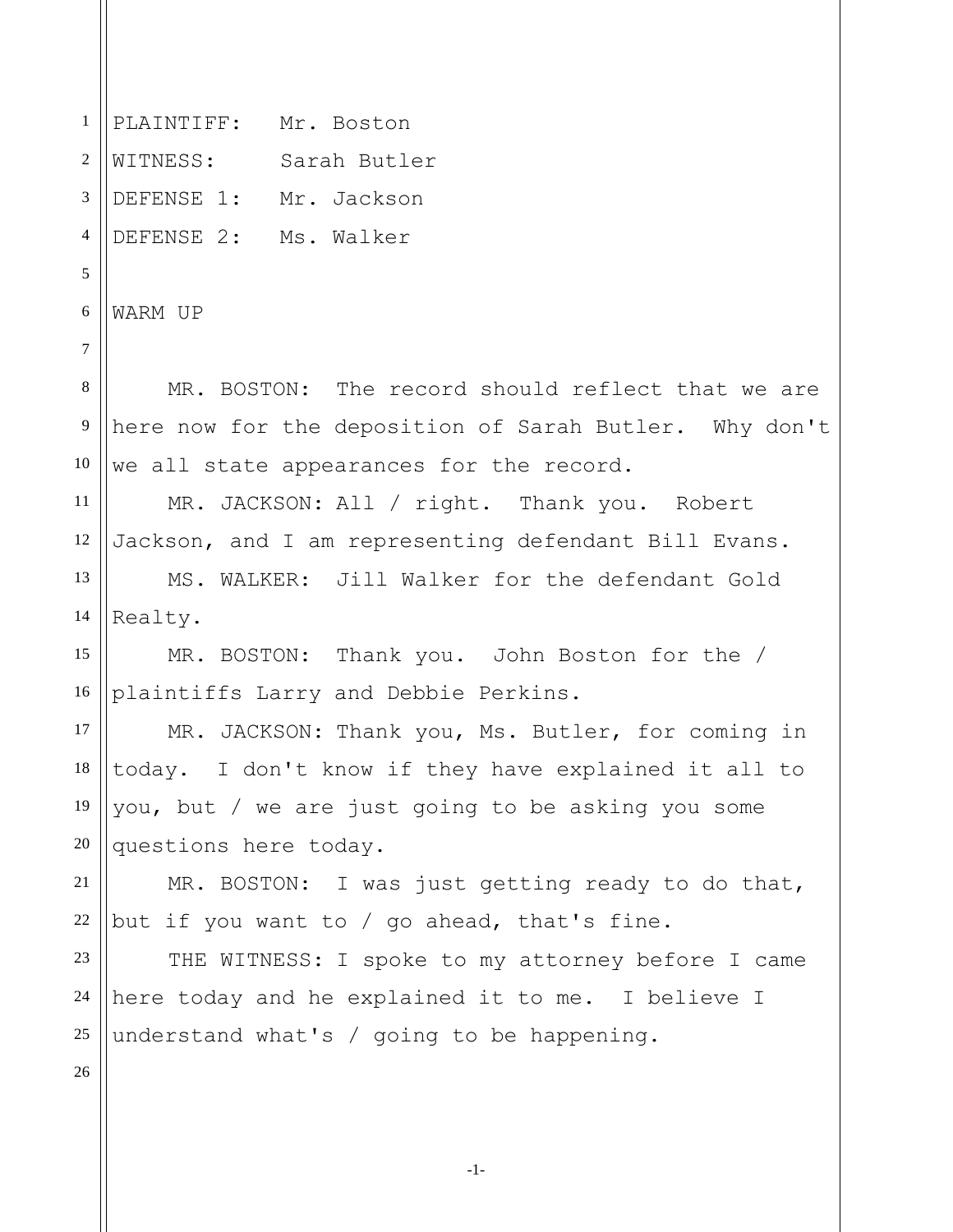| $\mathbf{1}$   | MS. WALKER: Excuse me, but did you say your             |
|----------------|---------------------------------------------------------|
| 2              | attorney?                                               |
| 3              | THE WITNESS: Yes, I retained an attorney.               |
| $\overline{4}$ | MS. WALKER: Is he planning to be here today?            |
| 5              | THE WITNESS: No. / I just spoke to somebody to get      |
| 6              | some information and some advice, but he is not going   |
| 7              | to be here for this lawsuit.                            |
| 8              | MS. WALKER: Thank you. /                                |
| 9              | MR. JACKSON: Well, if we are not waiting for anyone     |
| 10             | else, we might as well get started.                     |
| 11             | MR. BOSTON: Is there anything else that either          |
| 12             | counsel want to put // on the record before we begin    |
| 13             | with the testimony?                                     |
| 14             | MS. WALKER: No, thank you.                              |
| 15             | MR. JACKSON: No. I have some exhibits to mark           |
| 16             | later, but why don't we begin. /                        |
| 17             | <b>EXAMINATION</b>                                      |
| 18             | Q. Would you state your name for<br>BY MR. BOSTON:      |
| 19             | the record, please.                                     |
| 20             | Sarah Butler.<br>Α.                                     |
| 21             | And would you spell your first and last name<br>$Q$ .   |
| 22             | for the record, please.                                 |
| 23             | Sarah, / S-A-R-A-H. Butler, B-U-T-L-E-R.<br>Α.          |
| 24             | Thank you. Do you understand the oath that you<br>$Q$ . |
| 25             | have been given?                                        |
| 26             | A. Yes, / I do.                                         |
|                |                                                         |

-2-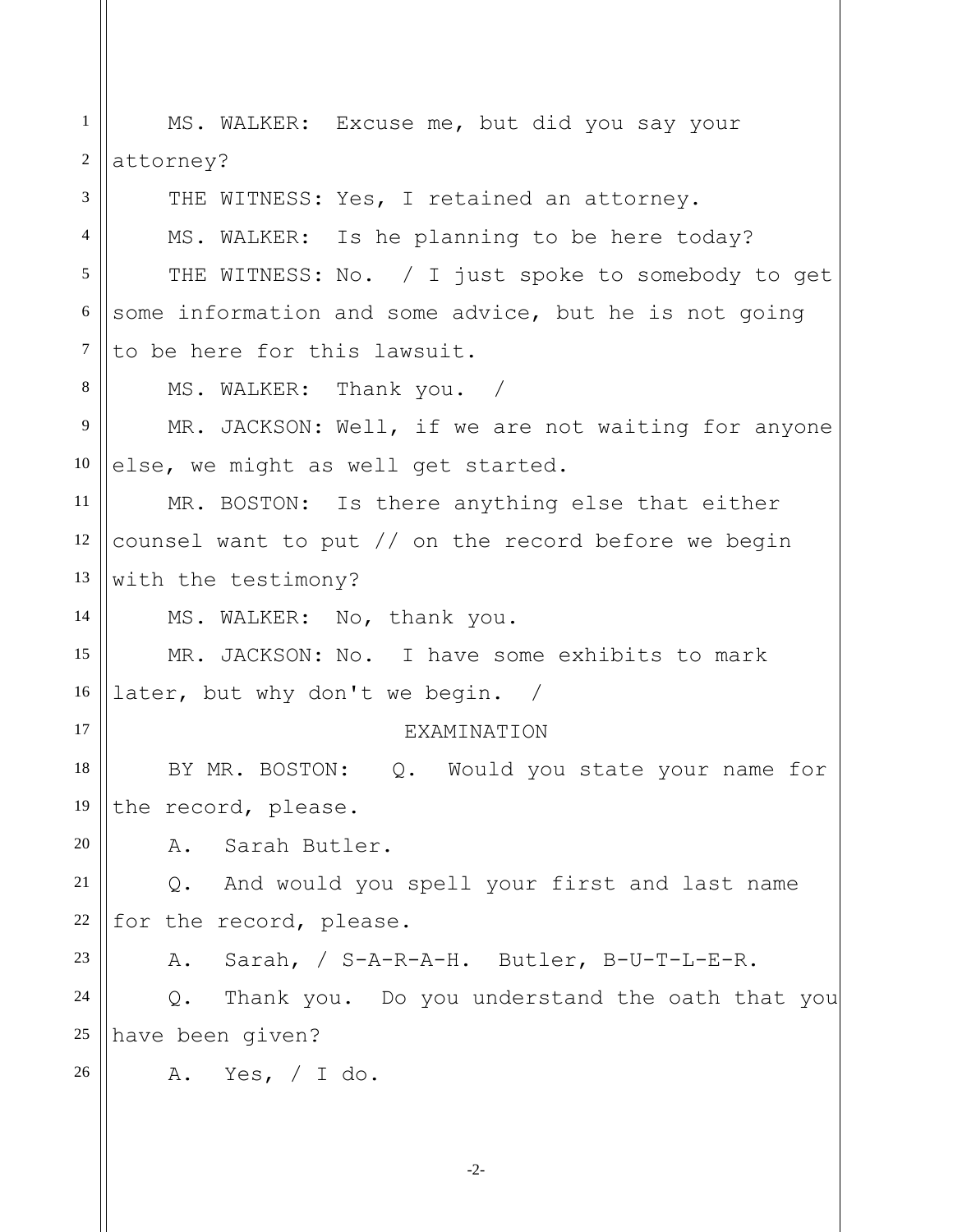1 2 3 4 5 6 7 8 9 10 11 12 13 14 15 16 17 18 19 20 21 22 23 24 25 26 Q. Do you understand that it is your obligation to tell the truth here today? A. Yes, I do. Q. Do you have any questions / about that before we begin with the examination? A. No, I don't think I have any questions. I understand the proceedings and I am here to answer / your questions. Q. Thank you. Where are you currently employed? A. I am not employed at this time. Q. Back in June of 2003, where were you working? / A. I worked for Gold Realty. Q. What were your job duties there? A. Basically, I was the office manager. I was responsible for answering the phones and / all the office stuff that goes with running a business. Q. Are you also a real estate agent or broker? A. No, I am not. Q. Did you // have anything to do with selling homes or property? MR. JACKSON: Objection. Vague. I mean, she worked in the office, so I am sure she had something / to do with the business.

-3-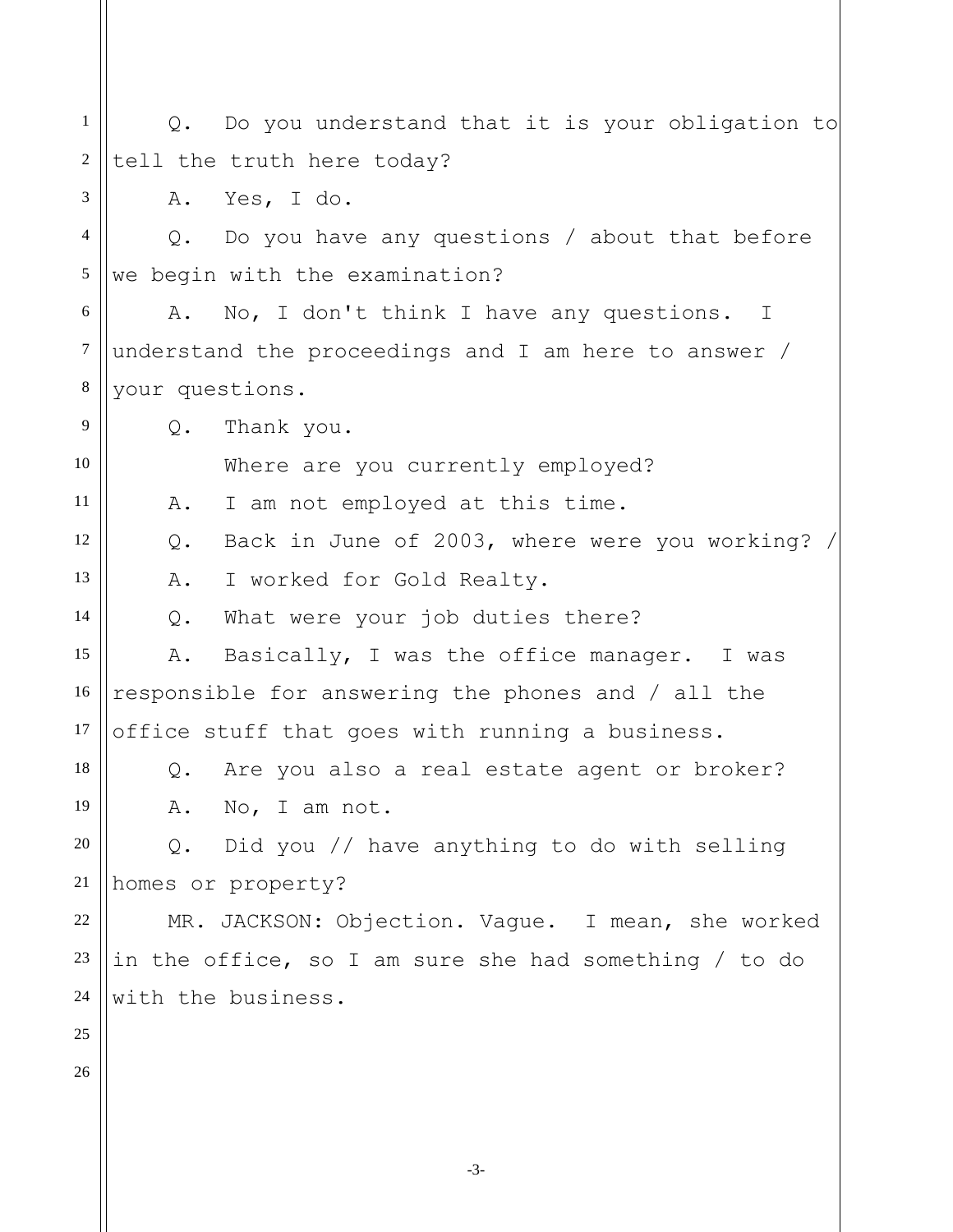1 EXAM

2

9

12

3 4 MR. BOSTON: That wasn't my actual question. I can rephrase it.

5 6 MR. JACKSON: Okay. If you would please. Thank you.

7 8 BY MR. BOSTON: Q. You testified that you were not an agent or / broker?

A. That's correct.

10 11 Q. So you didn't sell any houses while you were working there?

A. No, I didn't have the license for that.

13 14 Q. What were your / duties with respect to selling houses?

15 16 17 A. Sometimes I would have to file the loan papers or the closing documents with the appropriate people, but that / didn't happen that often.

18 19 Q. Did you have any contact with the clients of Gold Realty while you were employed?

20 21 A. Yes, they would come into the / office sometimes and I would see them then.

22 23 Q. Were you involved in helping the clients to fill out paperwork or anything like that?

24 25 26 A. No, not / really. They would bring in documents and drop them off for their agents, but I didn't actually complete them or anything like that.

-4-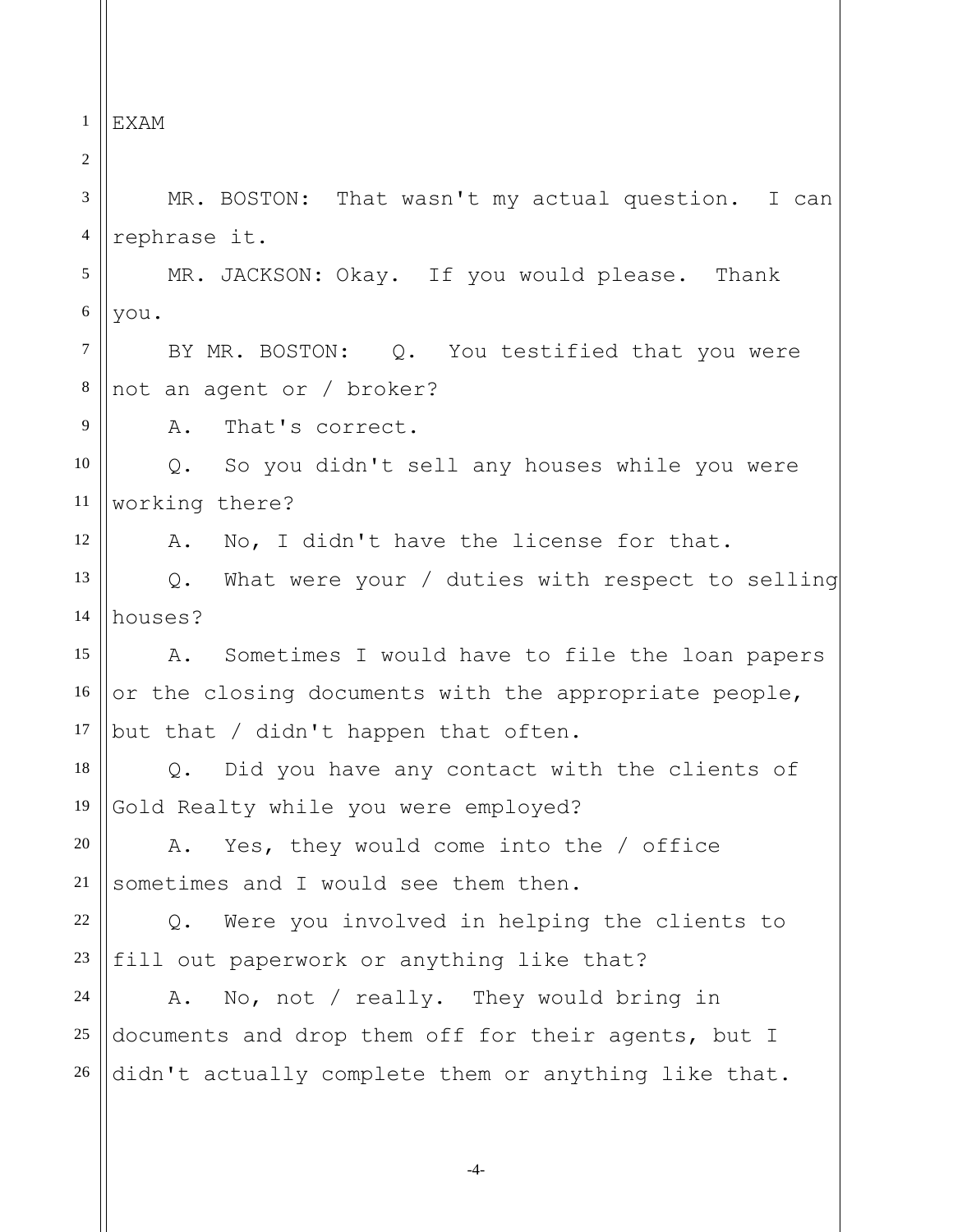| $\mathbf{1}$     | Q. Do you / remember ever meeting my clients,          |
|------------------|--------------------------------------------------------|
| $\boldsymbol{2}$ | Larry and Debbie Perkins?                              |
| 3                | I know I met them at some time, but I couldn't<br>Α.   |
| $\overline{4}$   | swear to the date or $/$ anything.                     |
| 5                | Q. What was the occasion for your meeting Larry        |
| $6\,$            | and Debbie?                                            |
| $\overline{7}$   | A. They were probably in the office and talking to     |
| $8\,$            | Mr. Evans. He must have // introduced me to them.      |
| 9                | MR. JACKSON: Objection. Speculation. Move to           |
| 10               | strike.                                                |
| 11               | BY MR. BOSTON: Q. Do you remember if Bill Evans        |
| 12               | was a real estate agent for Gold Realty while you /    |
| 13               | were employed there?                                   |
| 14               | A. He certainly was. He was working there before       |
| 15               | I was hired.                                           |
| 16               | Q. Okay. When did you begin working there, if you      |
| 17               | remember?                                              |
| 18               | A. You / know, I was trying to remember that           |
| 19               | before I arrived today, and I am not exactly sure of   |
| 20               | the date.                                              |
| 21               | Q. Well, can you give us / a ballpark estimate of      |
| 22               | when you started there?                                |
| 23               | A. I believe it was before I had my baby and that      |
| 24               | was in April, so I'm guessing / it was sometime before |
| $25\,$           | then.                                                  |
| 26               | What year would that be?<br>Q.                         |
|                  |                                                        |
|                  |                                                        |

-5-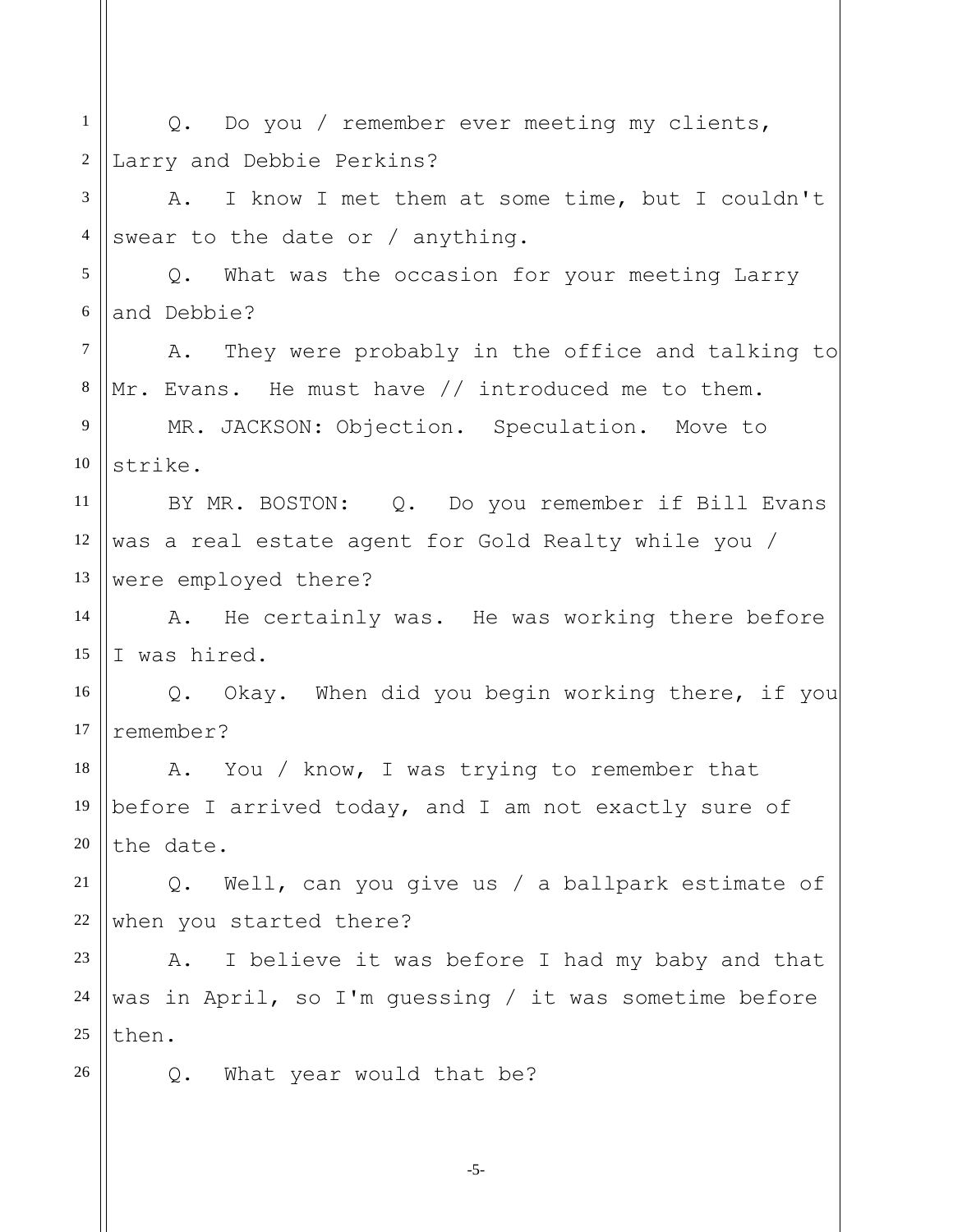| $\mathbf{1}$     | A. Oh, I'm sorry. I probably started there March         |
|------------------|----------------------------------------------------------|
| $\sqrt{2}$       | of 1996.                                                 |
| 3                | Q. And you believe that / Bill Evans was already         |
| $\overline{4}$   | working there when you started?                          |
| $\sqrt{5}$       | A. Yes, I think so. I know I met all the                 |
| $\sqrt{6}$       | employees in the office, and $I /$ remember meeting him. |
| $\boldsymbol{7}$ | I don't know when he started there, though.              |
| $8\,$            | Q. Now, on the afternoon that you met my clients,        |
| $\boldsymbol{9}$ | do you remember the approximate / date that happened?    |
| $10\,$           | A. No, not really.                                       |
| 11               | MR. BOSTON: Counsel, could it be stipulated that         |
| 12               | the contract in dispute was entered into on May 15,      |
| 13               | $2003?$ //                                               |
| 14               |                                                          |
| 15               |                                                          |
| 16               |                                                          |
| 17               |                                                          |
| 18               |                                                          |
| 19               |                                                          |
| 20               |                                                          |
| 21               |                                                          |
| 22               |                                                          |
| 23               |                                                          |
| 24               |                                                          |
| 25               |                                                          |
| 26               |                                                          |
|                  |                                                          |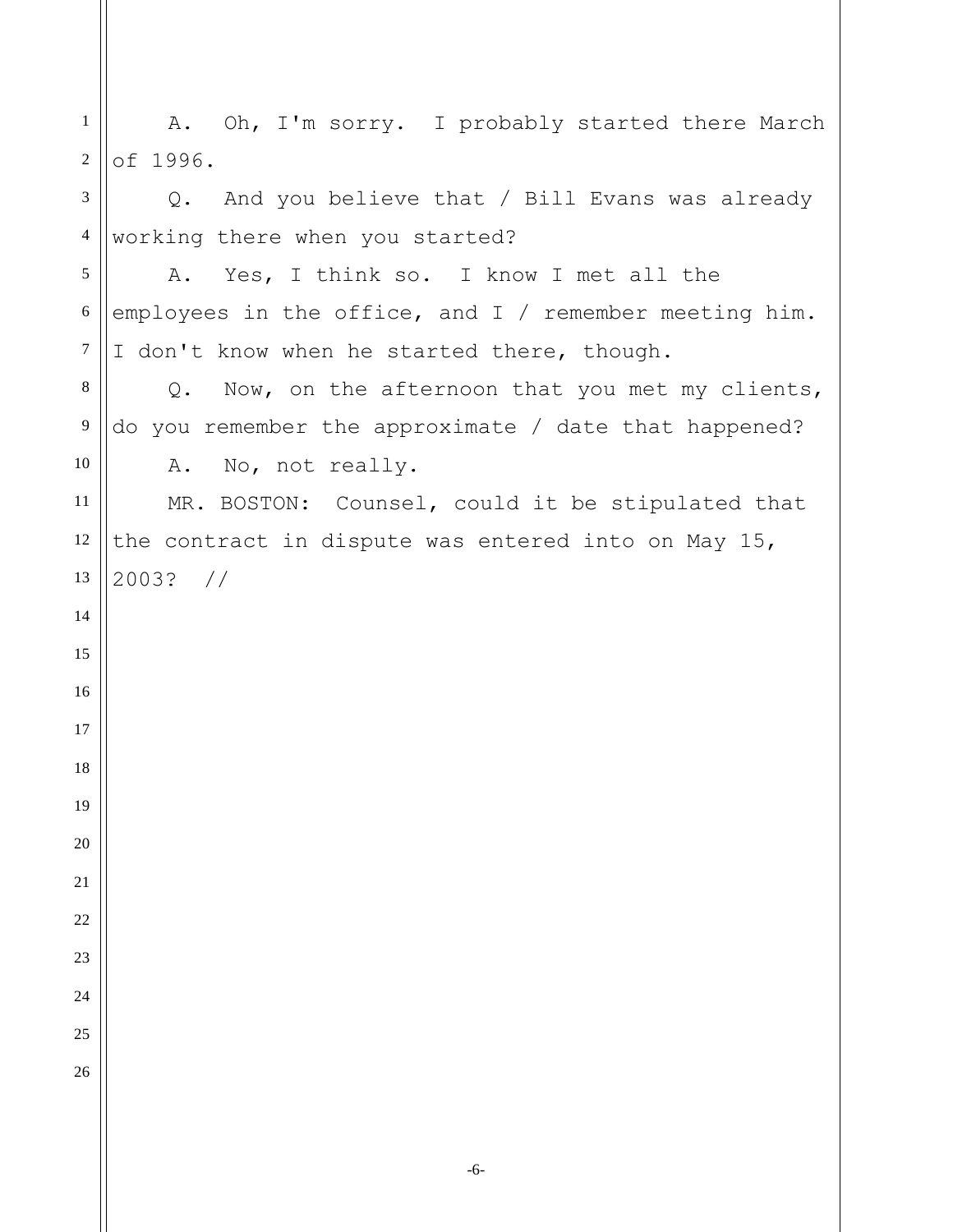1 START TYPING

2 3 4 5 6 7 8 9 10 11 12 13 14 15 16 17 18 19 20 21 22 23 24 25 26 MR. JACKSON: I will stipulate. MS. WALKER: I don't want to stipulate to that at this time. MR. BOSTON: All right. MS. WALKER: You can just ask her if she remembers the date. / If she doesn't recall, that's perhaps a matter that will have to be proved up at a subsequent time. BY MR. BOSTON: Q. Okay. Then, for the purposes of / my inquiry here today, ma'am, I want you to assume the relevant time period that you met my clients was May of 2003. / A. Okay. Q. Between the period of May and August of that year, do you remember approximately how many occasions you either spoke to or observed my / clients in the office? A. Well, I can guess a number, but I'm not positive. Q. No, we don't want you to speculate. If you don't remember, / it is perfectly all right for you to say you don't know. We just want your best estimate here today.

-7-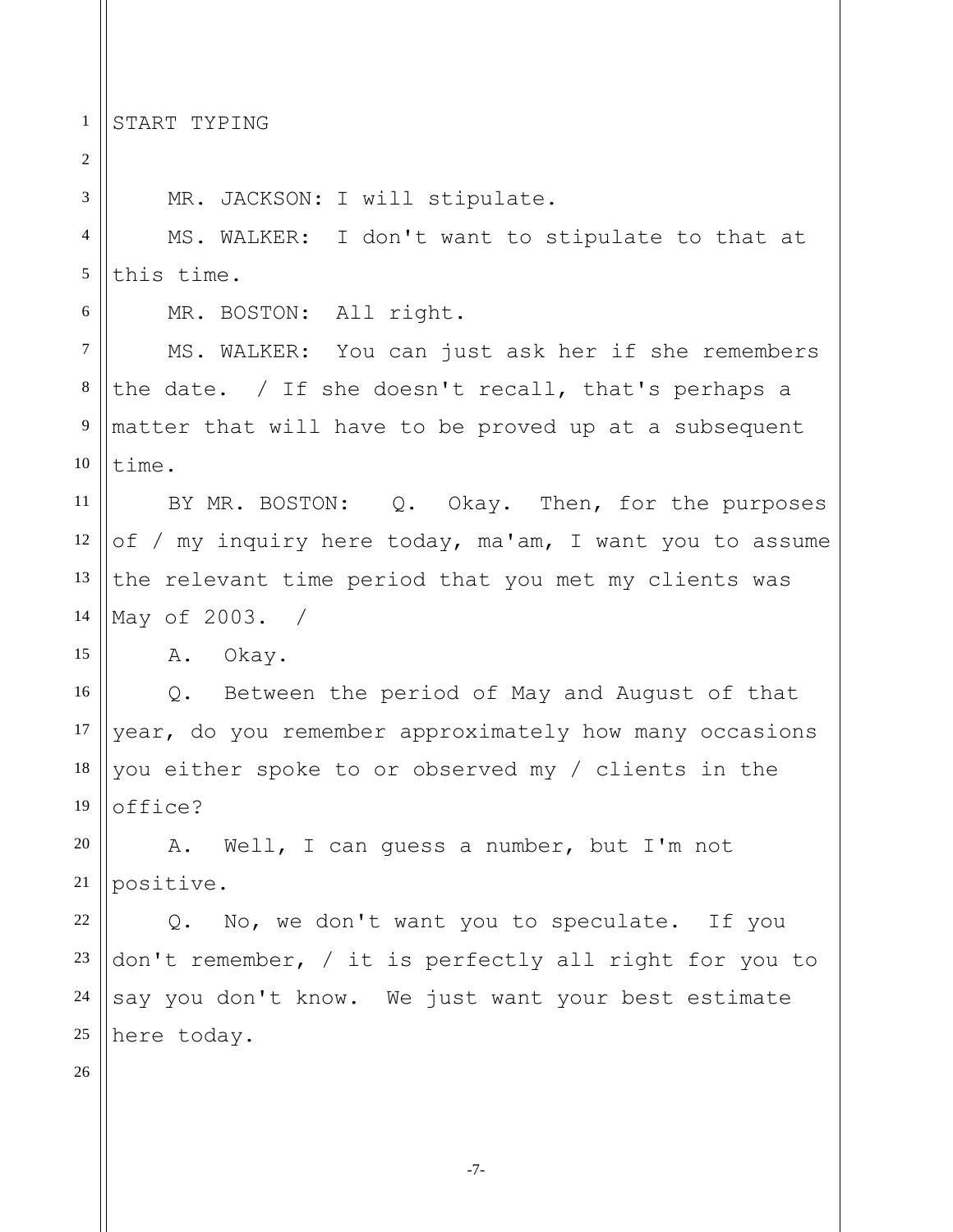1 2 3 4 5 6 7 8 9 10 11 12 13 14 15 16 17 18 19 20 21 22 23 24 25 26 A. I think I probably saw / them somewhere around five times. Q. Do you remember if Mr. Evans was with them on every occasion that you had contact with them? A. Well, he / was probably in the office, but I couldn't remember if he was standing there with them or not. MR. JACKSON: Objection. Speculation. MS. WALKER: Join. BY MR. BOSTON: Q. Isn't it customary that // when people will come to see their agents in the office, that the agents will come out to greet their clients? A. Sometimes they do and / sometimes the clients just go back to the office. Q. Do you have any recollection of what happened with this case? A. No, I really don't. Q. Do / you remember any discussions that you had with either of my clients relating to the purchase of their home? A. Not anything other than just greeting / them when they came in and asking if they wanted something to drink or something like that.

-8-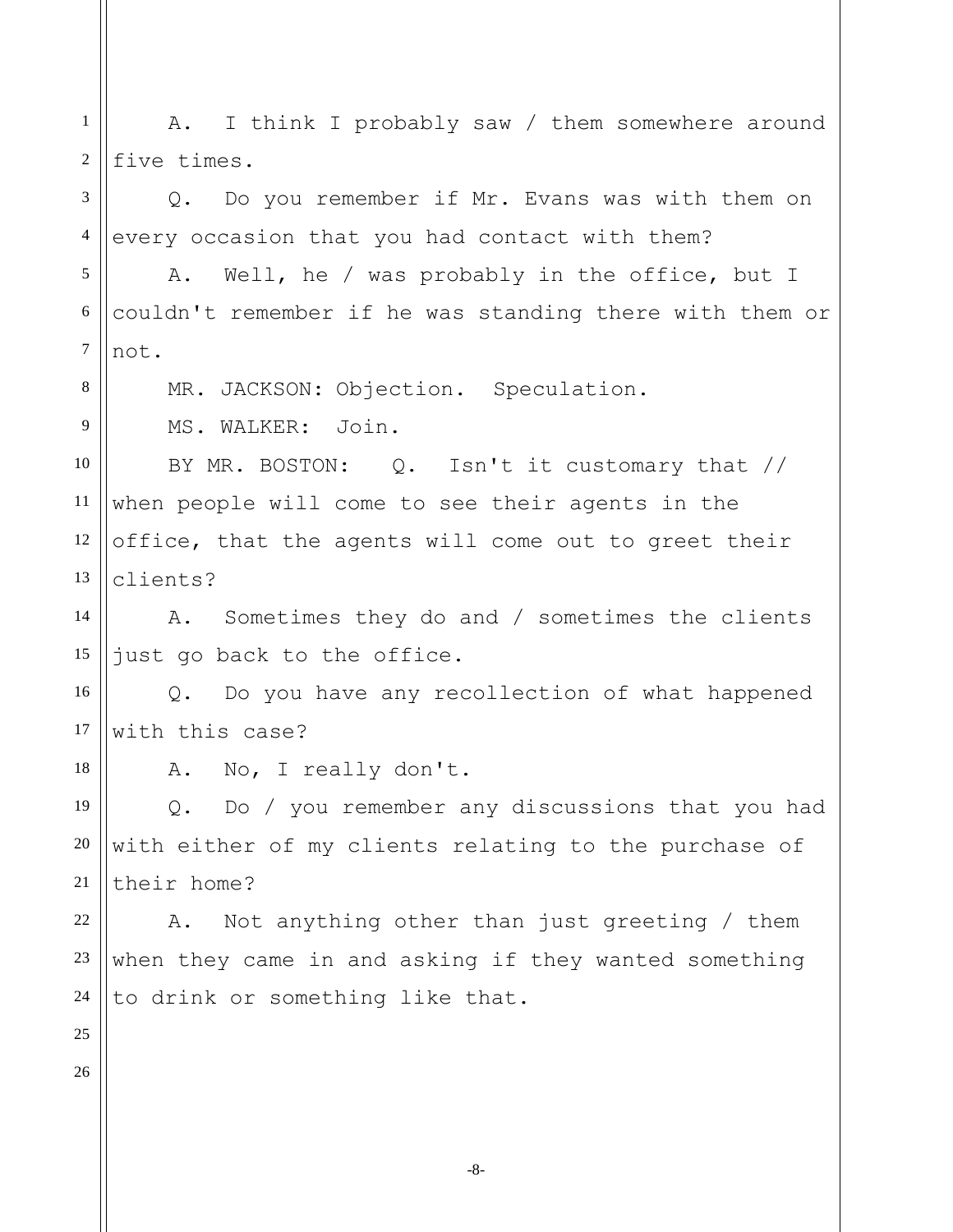1 2 3 Q. Is it correct that you don't remember any / phone conversation with them in June regarding their loan papers?

4 5 A. That's correct, I don't remember ever talking to them about that.

6 7 Q. Do you remember calling / them at any time about their home loan?

8 9 10 A. I don't really have anything to do with any loans. If they had problems with their papers/ for their loan, that wouldn't be my area to deal with.

11 12 13 14 Q. I am sorry, I misspoke. I don't mean their home loan, but the purchase / of their home. Do you have any recollection of any phone conversations with them?

A. No, I don't.

Q. Are you testifying that no phone calls took // place, or just that you don't remember having any discussions with them?

19 20 22 A. I don't remember talking to them about anything that sticks out in my / mind. If they called regarding their purchase, or to discuss something with Bill, I would have answered the phone and spoken to them.

Q. I understand. /

23 24 25

26

15

16

17

18

21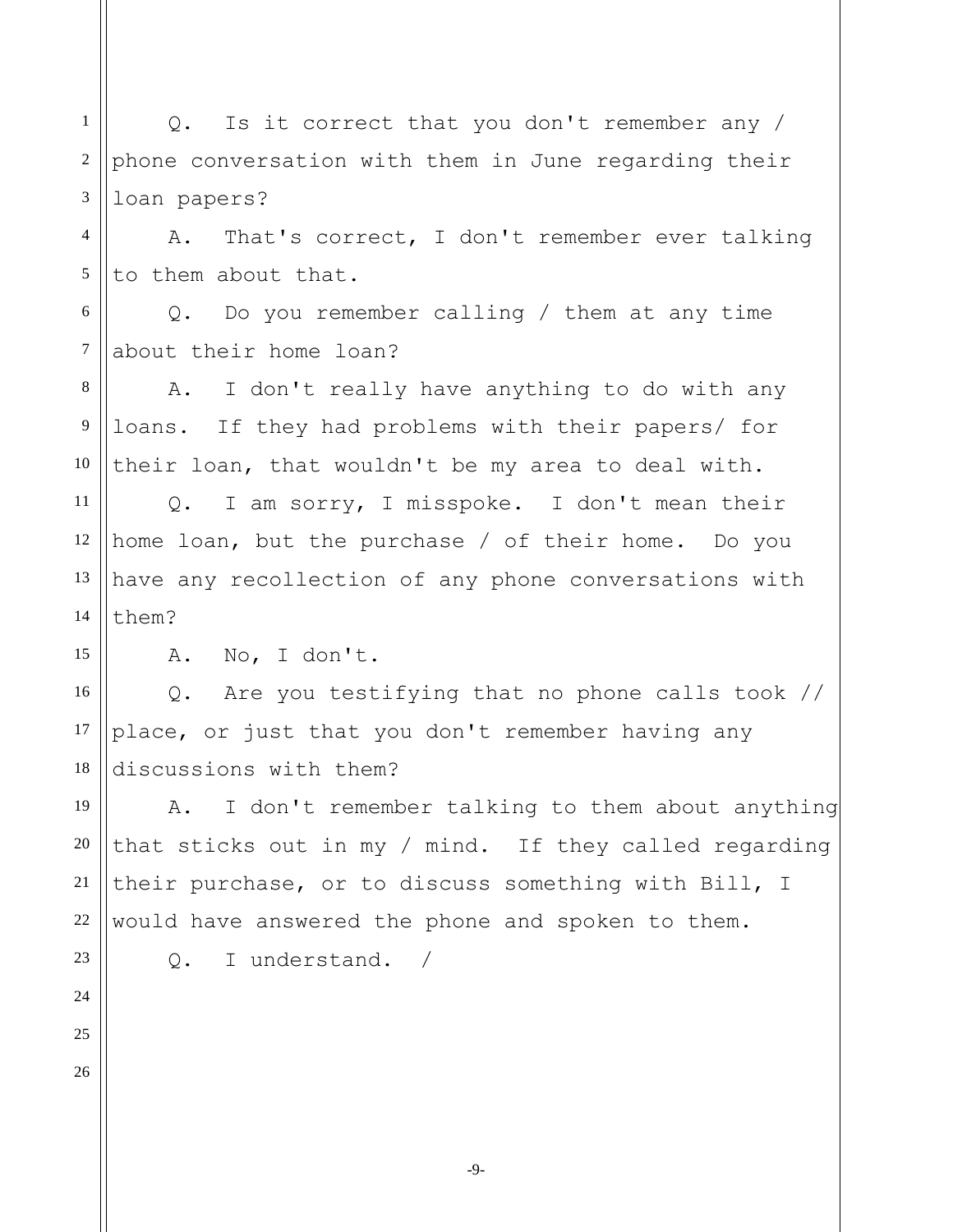1 2 3 4 5 6 7 8 9 10 11 12 13 14 15 16 17 18 19 20 21 22 23 24 25 26 A. But, I wouldn't have discussed about any details with them on their papers or anything. I would only put the call through to whoever they / were calling to talk to. MR. BOSTON: I don't have anything further at this moment. Mr. Jackson, do you want to begin first? MR. JACKSON: Yes, if that's all / right with everyone. MS. WALKER: No problem. MR. BOSTON: Mr. Jackson has some questions for you as well. THE WITNESS: Okay. **EXAMINATION** BY MR. JACKSON: Q. Ms. Butler, thank you for coming in today. For your / information, I represent Bill Evans in this litigation and I just have a couple questions for you. A. Okay. Q. Counsel asked you how you met Larry / and Debbie Perkins and you thought that Mr. Evans introduced you to them. Is that your memory of how it happened? A. Yes, it is. Q. Are / you positive that it was Mr. Evans, or how do you place it as being him that introduced you to them?

-10-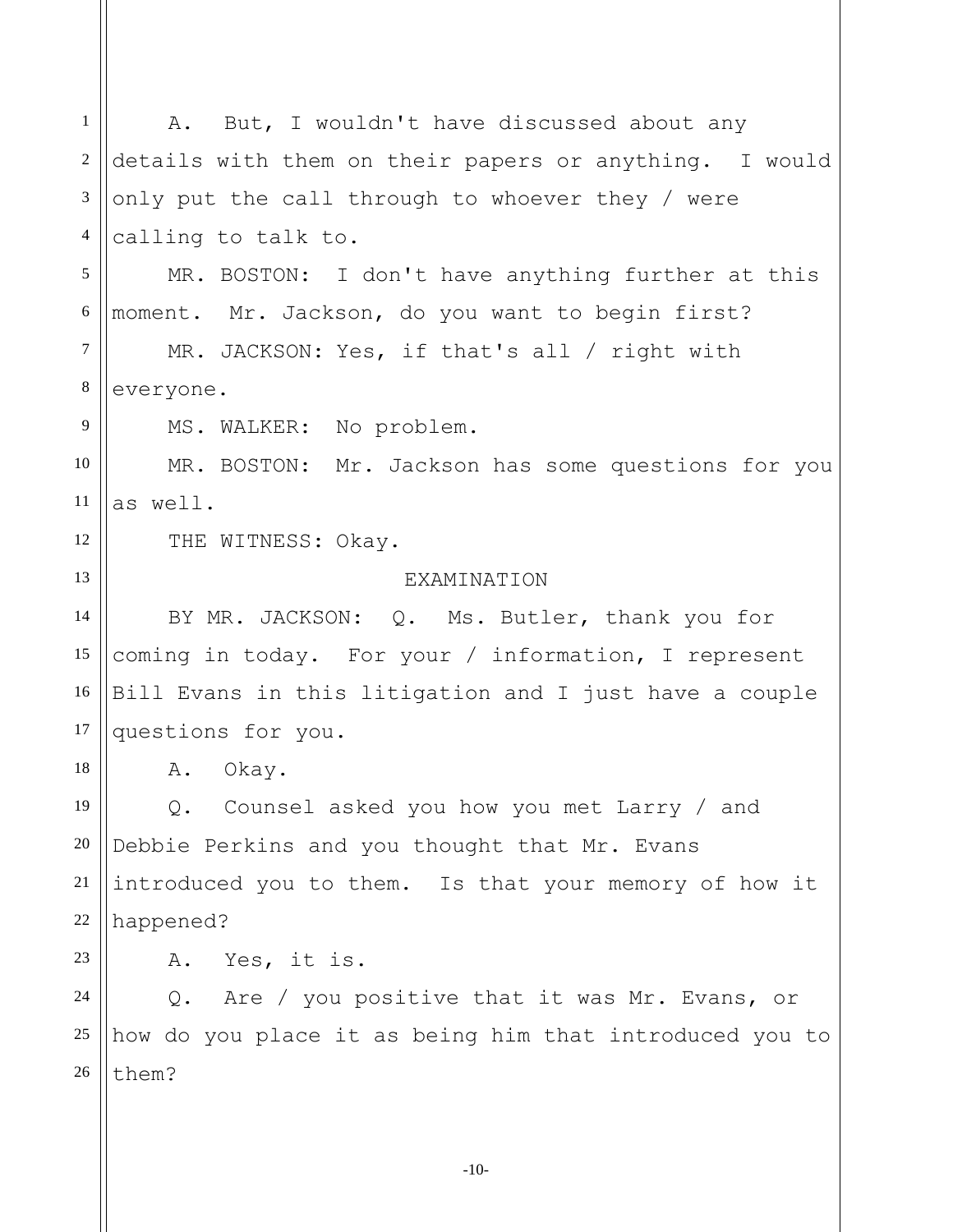1 2 3 4 5 6 7 8 9 10 11 12 13 14 15 16 17 18 19 20 21 22 23 24 25 26 A. I just remember that // they were his clients on that deal. They were buying the house and he was the agent for the sale. Q. Do you remember any other / agents in your office working with Bill Evans on this transaction? A. No. Q. What is the standard practice in the office for the agents who work / there and their workload? Is everyone responsible for their own deals, or do people help each other out? MS. WALKER: Objection. Calls for speculation and no personal / knowledge. MR. JACKSON: I am just asking for her opinion. MS. WALKER: Well, you asked her what the standard practice is. MR. BOSTON: Also, she no longer works there, so the / time frame should be clarified. BY MR. JACKSON: Q. During the time you worked there, did you notice if the agents only worked the cases they were assigned, or / whether everyone worked all the deals? A. Everyone had their own houses that they were selling or buying or whatever, yes. Q. Was it a common practice / that one agent might help another agent in regards to closing the deal?

-11-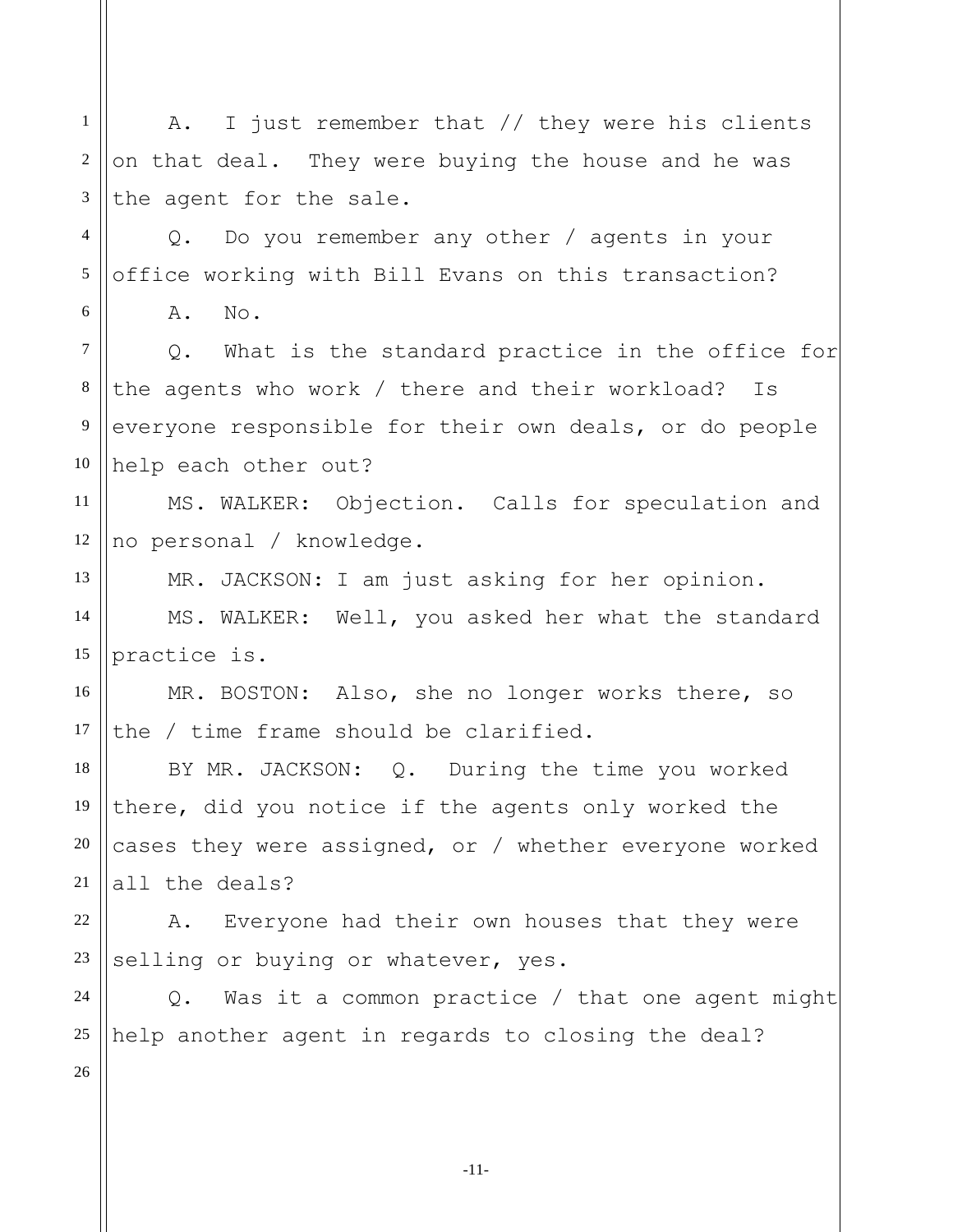1 2 3 4 5 6 7 8 9 10 11 12 13 14 15 16 17 18 19 20 21 22 23 24 25 26 A. I don't really know what they would do as far as closing / the house. I mean, if you are talking about someone dropping off papers for them or something like that, I'm sure that happened. MR. BOSTON: Objection. Nonresponsive. // BY MR. JACKSON: Q. Were you ever made aware that someone other than Mr. Evans was working on this particular transaction? A. No, not that I recall. Q. Do you know / an agent by the name of Joseph Stanton working for Gold Realty? A. Yes, I do. He started working there after I did. Q. Do you know / what his role or duties were at Gold Realty? A. He was a realtor. He sold houses and bought houses for clients. Q. Do you remember Mr. / Stanton bringing you any documents regarding the house on Maple Lane? A. No, I don't. I mean, he might have handed me something to mail, but / I wouldn't know what's contained in the envelope. Q. So you don't remember any specific event where he requested you to do something regarding that file? / A. No.

-12-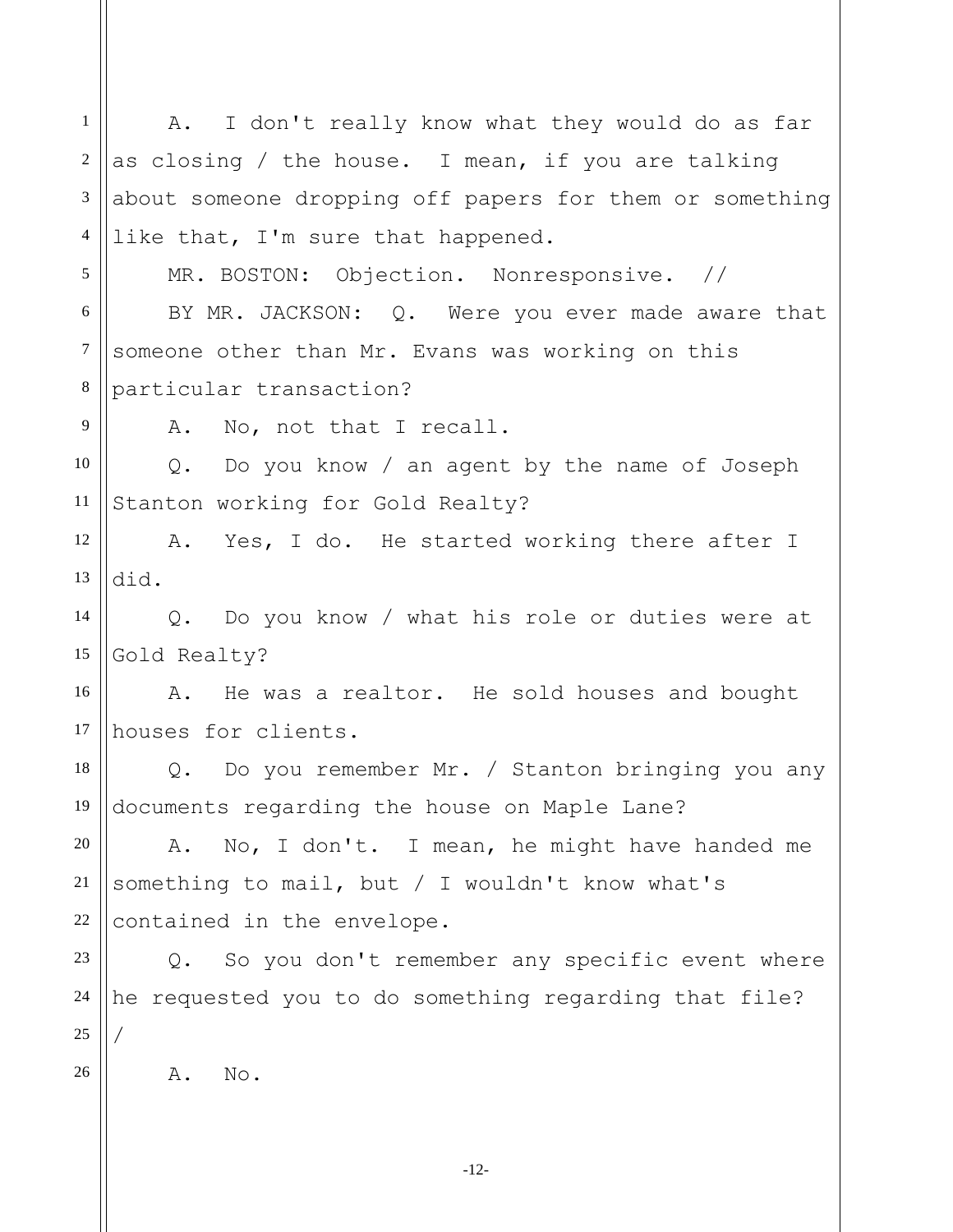1 2 3 4 5 6 7 8 9 10 11 12 13 14 15 16 17 18 19 20 21 22 23 24 25 26 Q. Do you ever work on files for the agents in any way? A. Sometimes I collect the files from the agents and get them ready / for copying, but that only happened a couple times while I was working. Q. Who would do the copying of the documents if it wasn't you? / A. They had employees in the back that just did that. Q. Did you ever work in that position in the office? A. No, I always was in // the front area. Like a receptionist, I guess. Q. You were the person of the company that the public encountered initially if they came in the / front door; is that correct? A. Yes, I suppose that would be correct. It wasn't a large area, but I was in the front. Q. Let me / ask you a question regarding the general practices of the business. When a sale would conclude and all the documents were signed, what would happen / to the case file in the office? A. You mean when the closing documents were signed and everything?

-13-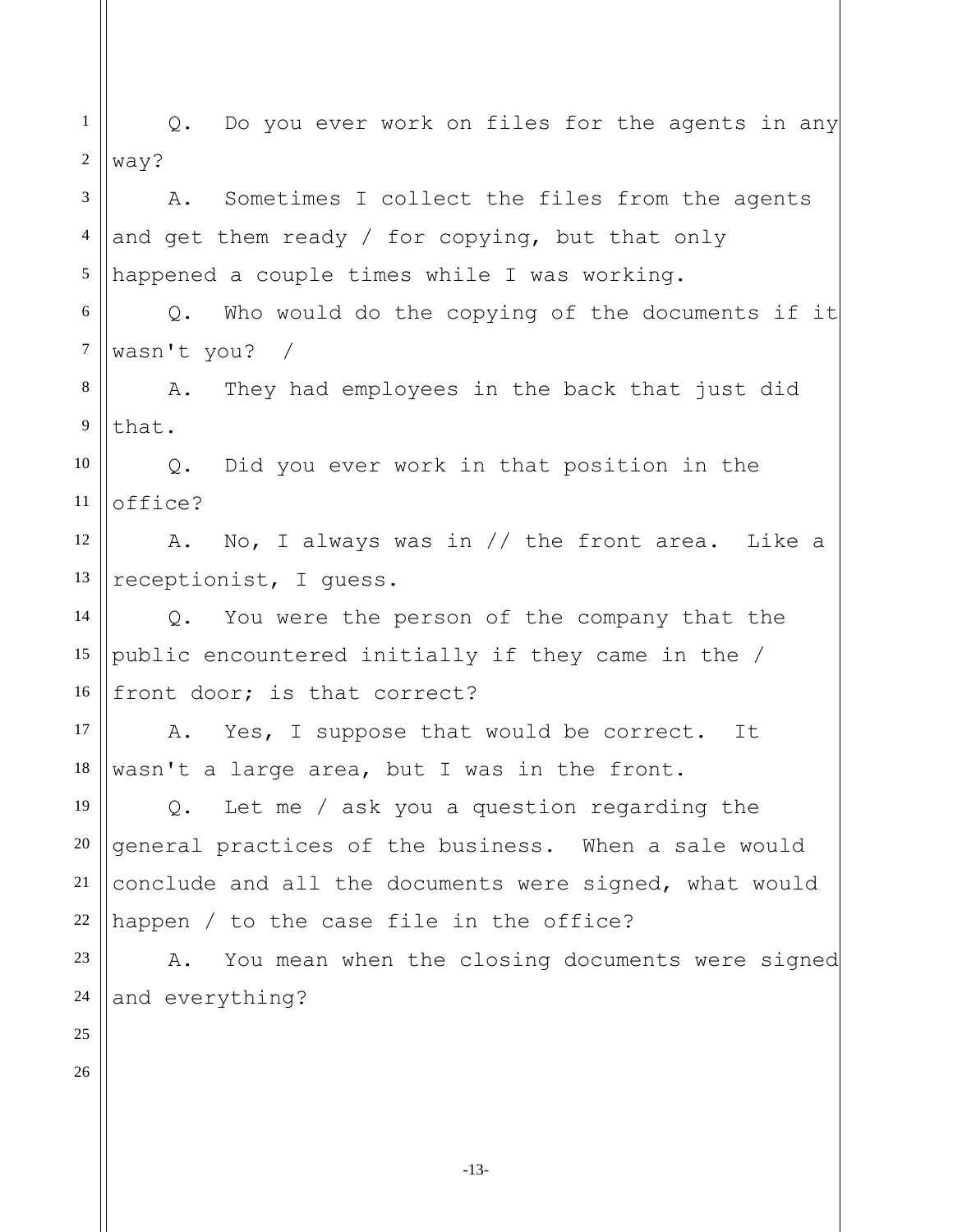1 2 3 4 5 6 7 8 9 10 11 12 13 14 15 16 17 18 19 20 21 22 23 24 25 26 Q. Yes. After the deal was completed and the / people received the keys to their property, what would happen to the file that was maintained in the company? A. After all the copies were made / and everything was done, then the documents would be placed in the storage room where we maintained those things. Q. Was there a specific location in / the building that held those cases? A. Absolutely. Q. Did you have access to that area? A. Sure, everyone did. It was located next to the lunchroom / and it was a storage closet. Q. What else was that room used for? A. It wasn't actually a room, it was basically like a closet. We // kept the completed cases there and then some office supplies in addition. Q. Is it your testimony today that you do not remember personally handling this / file other than just regular processing in your office? A. Yes, that would be it. I might have been the one that put it in the / storage box, but usually it is the agent when everything is done and they have whatever information out of the file that they need. Q. Do / the agents remove things from the file, or are you talking about --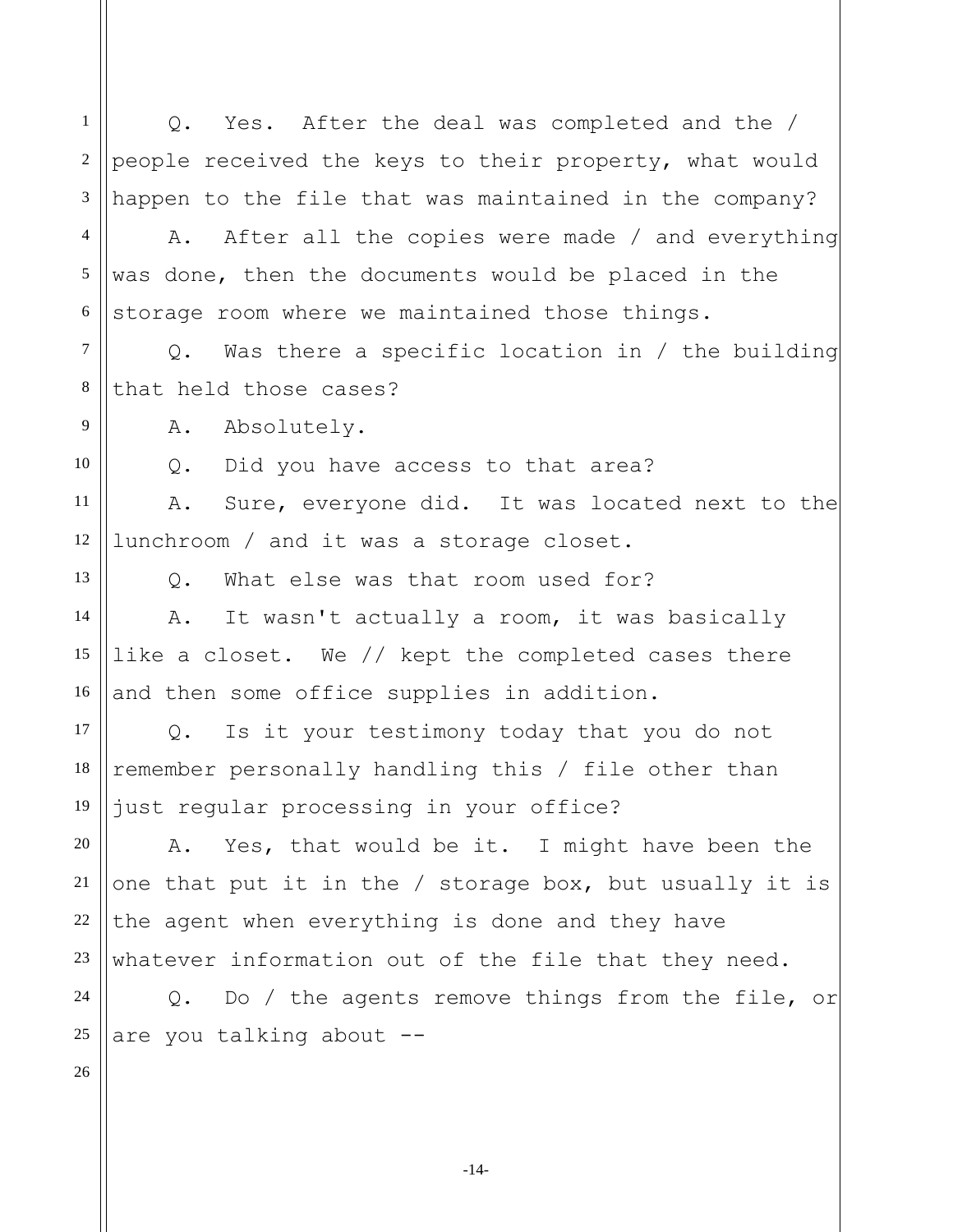1 2 3 4 5 6 7 8 9 10 11 12 13 14 15 16 17 18 19 20 21 22 23 24 25 26 A. No, no. I mean, sometimes they make copies of things that they need, / but they wouldn't remove anything from the file. Q. Thank you again for your cooperation, ma'am. A. You are welcome. MR. JACKSON: No further questions at this time. **EXAMINATION** BY MS. WALKER: Q. Ms. / Butler, I just have a couple questions for you also. A. Okay. Q. Now, during the time period that you were working at Gold Realty, were you / ever instructed on how to file loan documents in the office? A. Well, just generally, yes. I mean, sometimes filing papers would come in for a / house and I would put them in the mailbox for the agent who was handling that transaction. Q. So you would match up the agent with // the papers; is that correct? A. Yes, that's correct. Q. Did you ever assign certain cases to agents, or was that beyond your responsibility? A. No, I didn't / have anything to do with that. Q. Let me ask you a hypothetical question. If someone walked into your office and was interested in buying a / home, who would you direct them to?

-15-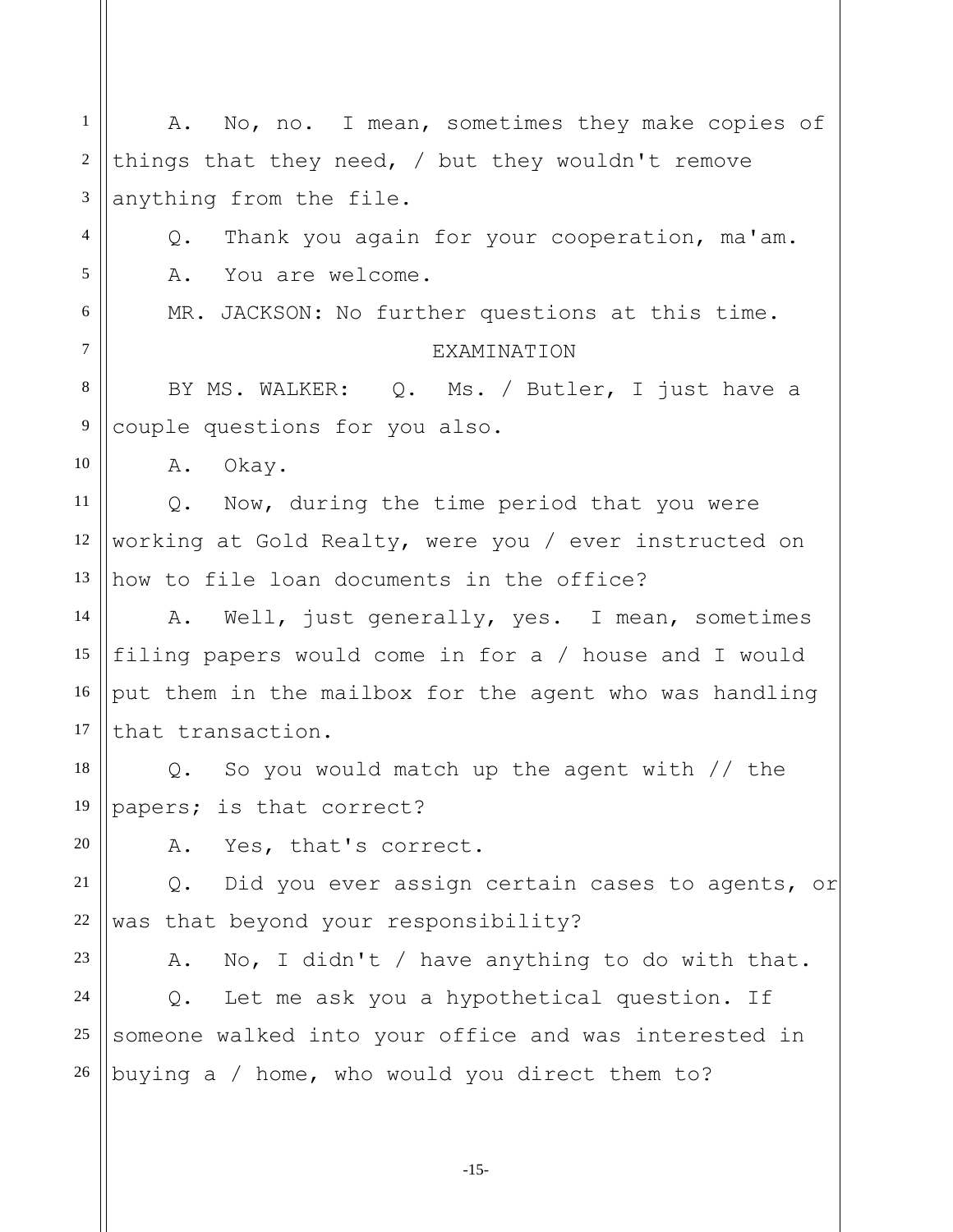1 2 3 4 5 6 7 8 9 10 11 12 13 14 15 16 17 18 19 20 21 22 23 24 25 26 A. Well, it wasn't really that kind of business. I mean, I guess people could walk in off the / street, but the people that came in were clients that had appointments or they were meeting someone. Q. In the time period that you worked there / did you ever have anybody come in off the street and request to interview with a realtor regarding a property purchase? A. Not that I ever / remember. Q. If that event had occurred, what would have been the procedure? How were you to handle that situation? A. I would have immediately called my / boss and reported to him someone was in the office who wanted to select an agent. Q. And who was your boss? A. Most of the time / I worked there it would have been Ron Gates. Q. Is that who hired you at Gold Realty? A. Yes, it is. I was just his secretary, // I guess you could say. Q. You were working for Mr. Gates, but you also had other responsibilities in the office dealing with the other agents? / A. Yes, that's true. Q. What was the job title for Mr. Gates?

-16-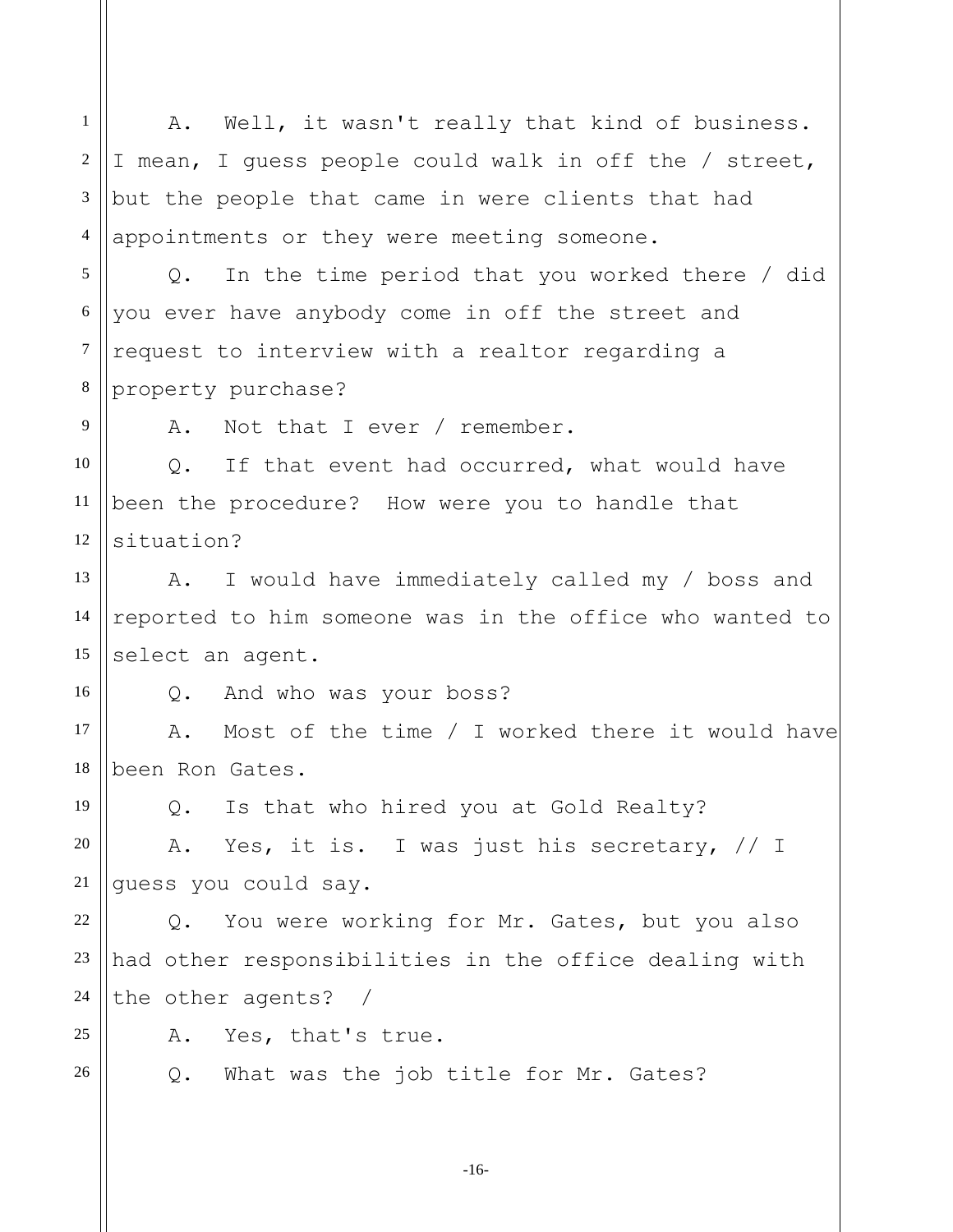1 2 3 4 5 6 7 8 9 10 11 12 13 14 15 16 17 18 19 20 21 22 23 24 25 26 A. He was the owner of the business. Q. Did you ever understand him to be / a realtor or broker? A. I believe so. I mean, I know he sold houses, but he was mostly in the office and always handling the / administrative stuff. Q. Okay. When you say mostly in the office, do you mean as opposed to out showing houses to clients? A. Yes. He did have / some clients and he did sell some properties or purchase some houses for clients, but he mostly was in the office. Q. Would you observe him / on a daily basis while you were employed? A. Yes, most definitely. Q. Do you remember Mr. Gates and Mr. Evans ever working together on a contract? / A. No, I wouldn't imagine that would have happened. Q. Why do you say that? A. Well, I just don't think that would work. Q. Can you explain that / to us? A. Well, it is only my opinion, but I don't think they liked each other very much. MR. JACKSON: Objection. Speculation. THE WITNESS: It is just my opinion, // that's what I believe.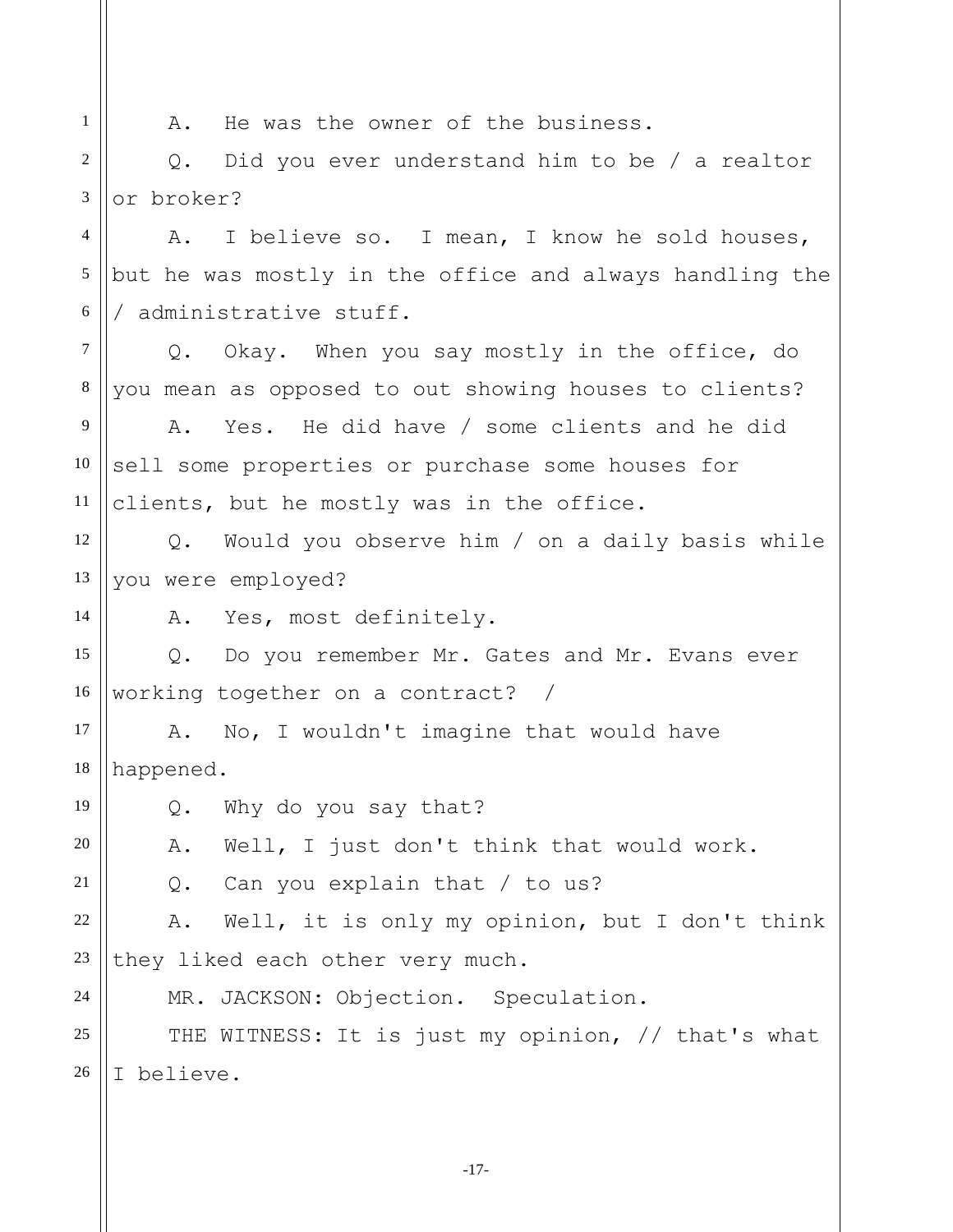1 2 3 4 5 6 7 8 9 10 11 12 13 14 15 16 17 18 19 20 21 22 23 24 25 26 BY MS. WALKER: Q. Ms. Butler, did you ever observe any type of fight or altercation between Mr. Evans and Mr. Gates? MR. BOSTON: Objection. Irrelevant unless / it deals with this contract. BY MS. WALKER: Q. You can answer the question, ma'am. A. They didn't really talk to each other that much. Every now and then they / would argue about something, but I mainly tried not to get in the middle of that. Q. Let me ask you some questions about the layout / of the office. Your desk and office area, how far was that from where the different agents were in the office? A. Well, you first walk / into the office. Ultimately, you have to go down the little hallway to get back to where the agents worked. Q. If you were positioned at / your desk, could you see any agents? A. Not really. You have to walk down the hallway. Q. And where was Mr. Gates located in relationship to / your desk?

-18-